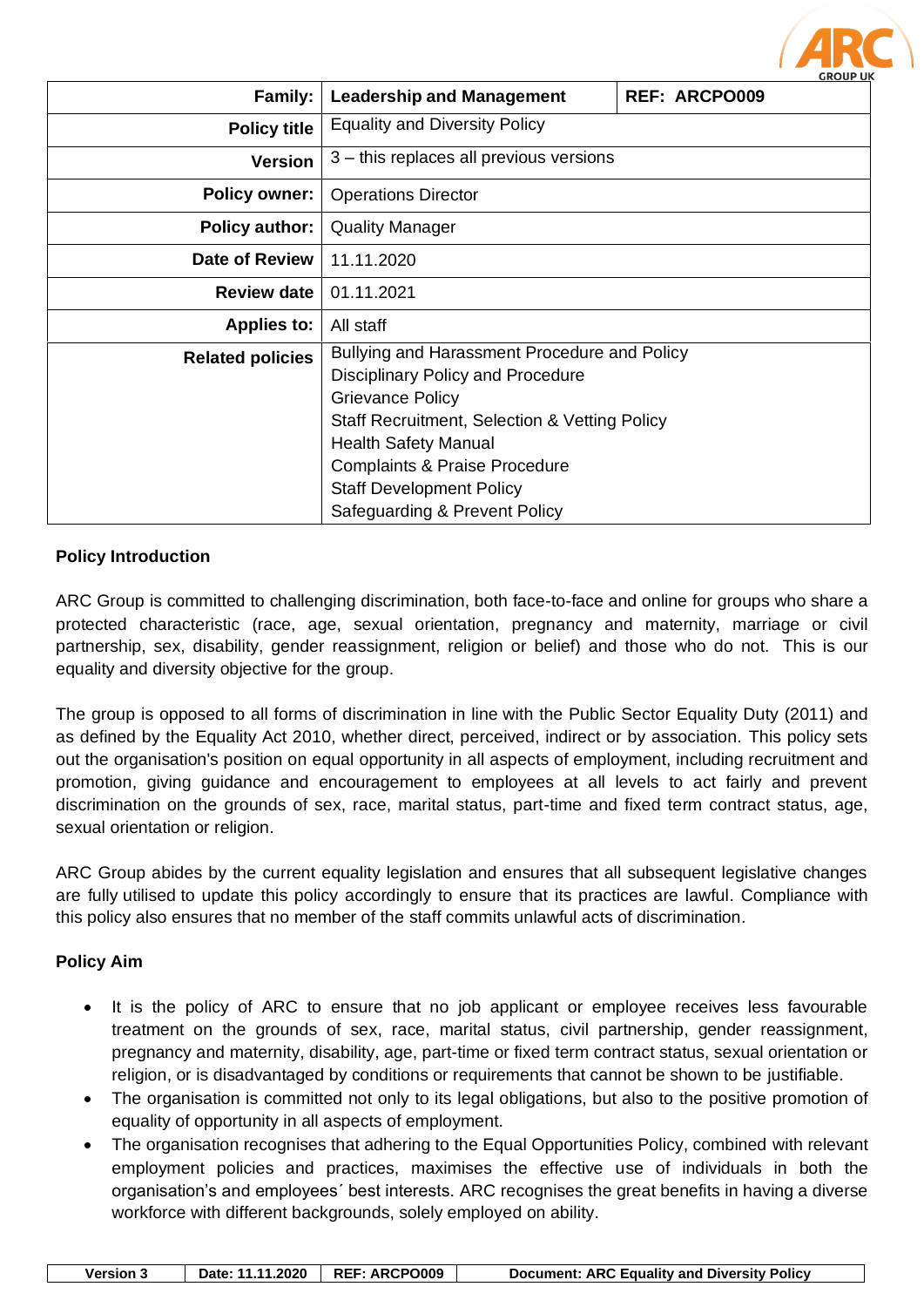

- Our ability to promote, celebrate, and value diversity and ensure equality are fully embedded into our core values. These also include the British values of mutual respect for and tolerance of those with different faiths and beliefs and for those without faith, the rule of law, individual liberty and democracy.
- All employees, stakeholders, and learners will be made aware of the provisions of this policy through the associated induction regimes.

### **Recruitment and promotion**

The group will avoid unlawful discrimination in all aspects of employment including recruitment and selection, promotion, opportunities for training, pay and benefits, discipline and selection for redundancy. The application of recruitment, training, and promotion will be based on job requirements and the individual's ability and merits

- Advertisements for posts will give sufficiently clear and accurate information to enable potential applicants to assess their own suitability for the post. Information about vacant posts will be provided in such a manner that does not restrict its audience
- All descriptions and specifications for posts will only include requirements that are necessary and justifiable for the effective performance of the job.
- Recruitment literature will not imply a preference for one group of applicants unless there is a genuine occupational qualification, which limits the post to this specific group, in which case this must be clearly stated.
- Candidates for employment or promotion will be assessed objectively against the requirements for the job, taking account of any reasonable adjustments that may be required for candidates with a disability. Disability and personal or home commitments will not form the basis of employment decisions other than in exceptional circumstances.
- Descriptions and person specifications will be limited to those requirements that are necessary for the effective performance of the job. Where it is necessary to ask questions relating to personal circumstances, these will be related purely to job requirements and asked to all candidates.

### **General Principles**

- All employees will be provided with appropriate training
- All employees will be encouraged to discuss their career prospects and training needs with their Line Manager and/or the HR Department.
- Trainers and assessors will deliver equality and diversity training to learners as part of the induction & review process
- All members of staff will complete equality and diversity training upon induction to the Group and staff will be provided with regular updates
- Commitment statements from others engaging with the Group, such as colleges, contractors, and employers, will state that they comply with the Equality Act 2010

# **Employment**

- The Group will comply with its obligations in relation to statutory requests for flexible working and will decline such requests only in accordance with the statutory procedure.
- The Group will make reasonable adjustments to its standard working practices to overcome barriers caused by disability.
- The Group will consider any possible indirectly discriminatory effect of its standard working practices, including the number of hours to be worked, the times at which these are to be worked and the place at which work is to be done, when considering 'flexible working' requests permitted by law and any other request for a variation to standard working practices.

|  | <b>Version 3</b> |  | Date: 11.11.2020   REF: ARCPO009 | Document: ARC Equality and Diversity Policy |
|--|------------------|--|----------------------------------|---------------------------------------------|
|--|------------------|--|----------------------------------|---------------------------------------------|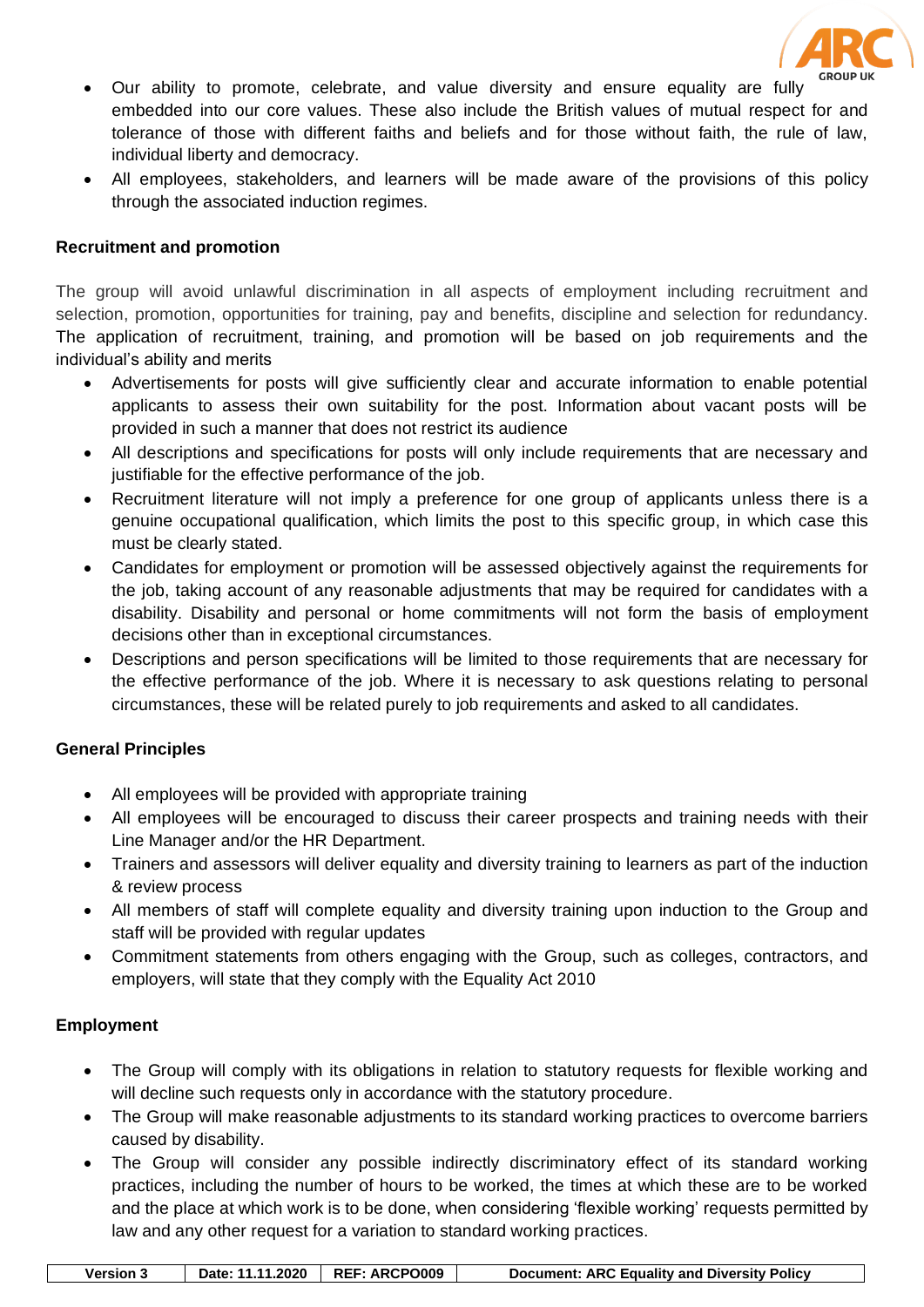

#### **Grievances and victimisation**

- The Group will take very seriously any instances of noncompliance of the Equality and Diversity policy by staff, learners, or stakeholders. All instances will be investigated, and appropriate disciplinary action taken against the learner, staff member or stakeholder.
- Employees should report any bullying or harassment to their line manager, Human Resources and/or the Operational Director who will take appropriate action.
- Learners should report any bullying or harassment to their trainer or assessor, or a member of staff in whom they feel they can confide in. The process detailed in the Bullying & Harassment policy will be followed.

## **Responsibilities and Expectations**

### **Learners will be expected to:**

- uphold the core values of the Group
- not engage in or accept any bullying or harassment
- respect, recognise, and acknowledge varying needs of all members of the Group
- be prepared to challenge and report inappropriate behaviour
- act with due consideration and respect towards all members of the Group
- treat all staff, fellow learners and visitors with courtesy and respect and without discrimination.

### **Learners can expect from ARC Group:**

- inclusive learning practices, which acknowledge differences in learning styles and abilities
- learning materials free from bias, which celebrate diversity and challenge stereotyping
- all instances of bullying, harassment, or discrimination to be taken seriously and fully investigated, with appropriate action taken.
- to be always treated with respect and courtesy .
- a learning environment where differences are not only respected but are celebrated
- reasonable adjustments and support in helping you meet your learning aims

### **Staff will be expected to:**

- uphold our core values
- challenge and report all instances of bullying, harassment and discrimination
- lead by example in demonstrating understanding of, and respect for differences in diversity groups
- be courteous, respectful and treat without discrimination all members of the community
- contribute to the development of a learning environment free from discrimination, victimisation and harassment

### **Staff can expect from ARC Group:**

- all employees to have equal chances of staff development, career development, and promotion opportunities
- induction training and subsequent staff development on equality and diversity issues where appropriate
- inappropriate behaviour from any member of the group to be challenged, with appropriate disciplinary action taken
- to be always treated fairly , in an environment which respects individual differences and challenges discrimination
- all staff members to take responsibility for promoting a fair, inclusive and supportive environment, where discriminatory practices are challenged.

| Date: 11.11.2020   REF: ARCPO009<br>Document: ARC Equality and Diversity Policy<br><b>Version 3</b> |
|-----------------------------------------------------------------------------------------------------|
|-----------------------------------------------------------------------------------------------------|